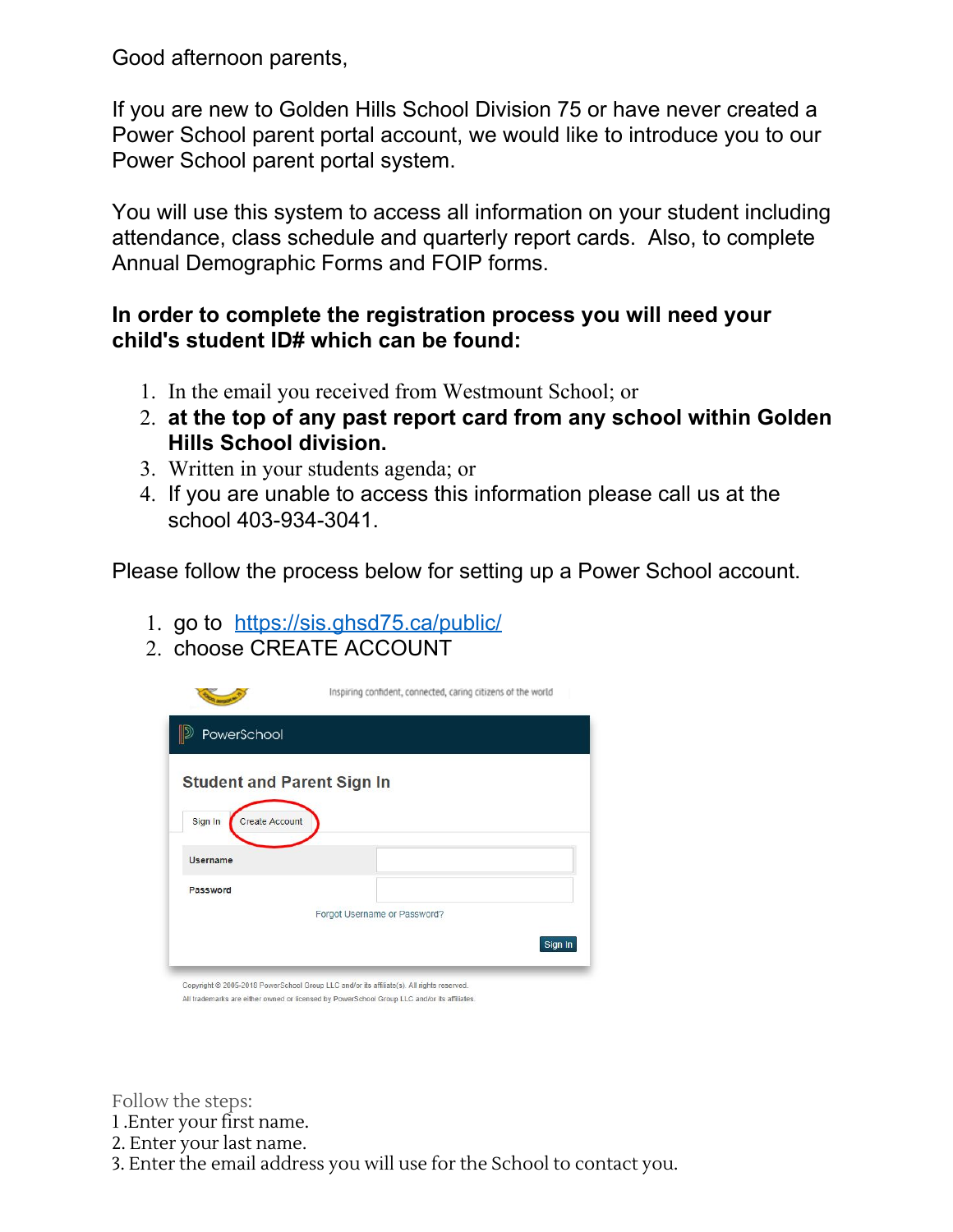4. The desired user name can be anything you choose.

5. Enter your password based on the requirements listed.

6. This will show you a barred indicator as to how strong a password you have created.

7. Re-enter your password.

8. If you have more than one child, even in multiple schools, this is where you enter each child's information; starting with their legal first name and last name.

9. The School ID Number refers to a Student Number that has been assigned to your child by the School. It is **not** their ASN, Alberta Student Number. It is the number set by the database. It can be found on a printout of their timetable or report card. It is included in this email.

10. Enter your child's date of birth in the format mdyyyy - month day year-this is very specific, the date must not have a zero in front (ex. January 1, 2009 would be 112009, February 5, 2012 would be 252012)

11. Finally, indicate your relationship to the student.

**If you have a student who has attended a Golden Hills School** for whom you already have a Power School account you will follow the simple process of **adding a student to your current account**.

When logged in to Power School (this process must be completed on a computer):

1. choose ACCOUNT PREFERENCES (on the left side)



- 2. choose STUDENTS TAB (along the top)
- 3. click ADD

**Account Preferences - Students** 

| Students<br>Profile                                            |     |
|----------------------------------------------------------------|-----|
|                                                                | Add |
| <b>My Students</b>                                             |     |
| To add a student to your Parent account, click the ADD button. |     |

4. Enter STUDENT NAME, STUDENT ID # & DOB (mdyyyy format ... ex. January 1, 2009 would be 112009, February 5, 2012 would be 252012) and click "OK"